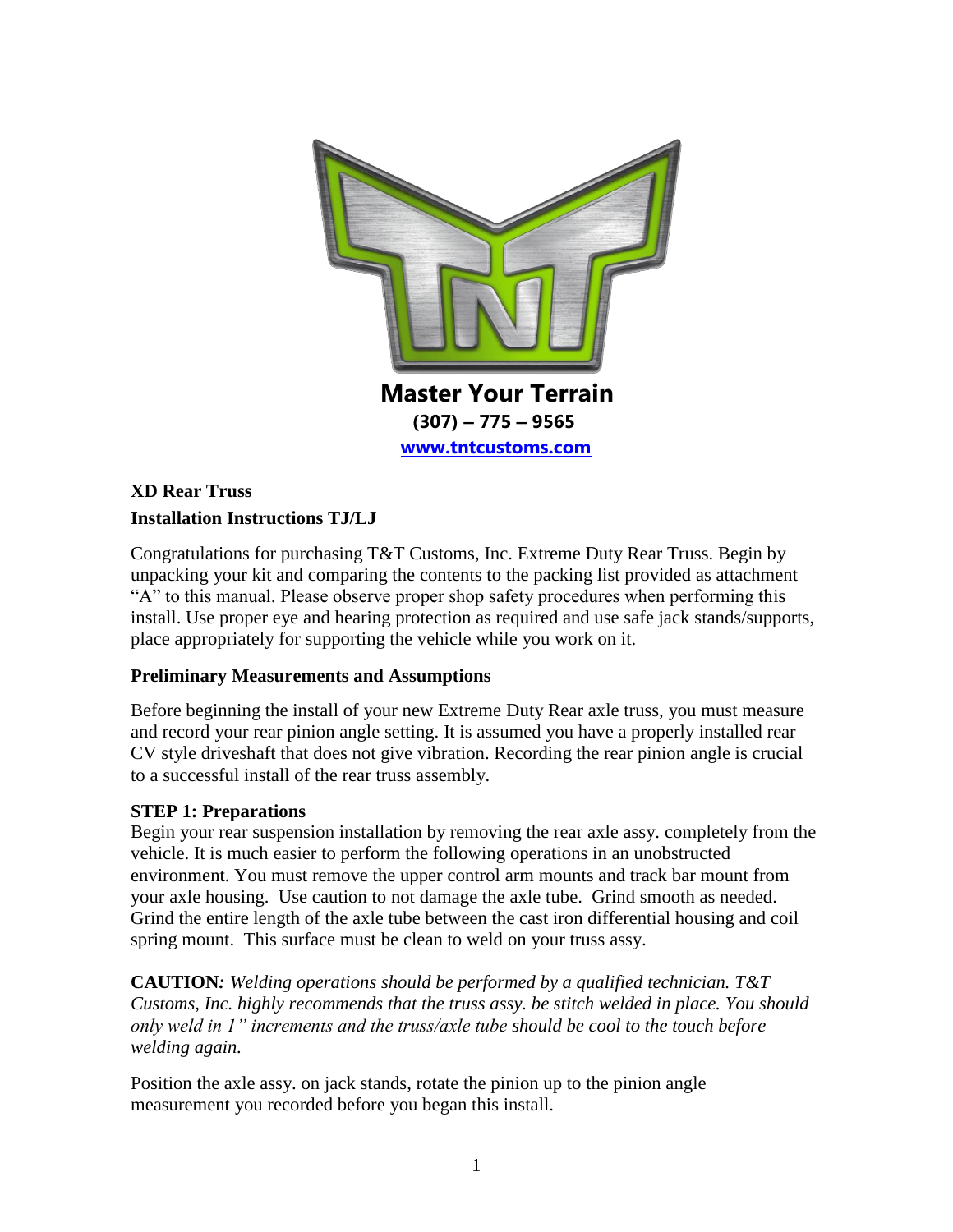| stock vehicle please refer to the following chart as a suggestion to set proper pinion angle |                                     |
|----------------------------------------------------------------------------------------------|-------------------------------------|
| <b>LIFT HEIGHT</b>                                                                           | <b>Approx Pinion angle setting*</b> |
| $3" - 5"$                                                                                    | 11*-17*                             |
| $\frac{1}{2}$ 5 <sup>3</sup> +                                                               | $18*$                               |

**NOTE:** *If you are installing this suspension as a system at a new lift height or are lifting a stock vehicle please refer to the following chart as a suggestion to set proper pinion angle*

*\*Pinion angle settings are based on stock TJ wheelbase and standard rotation ring and pinion equipped axles only.*

Once proper pinion angle is achieved, support the pinion with a third jack stand to hold your measurement.

### **STEP 1a: Test Fit Rear suspension truss**

Place the supplied truss assy. over the axle housing. Your truss has been shipped to fit your axle differential housing; however, minor trimming and fitting may be required to get the truss to fit your particular axle properly. A properly fitted truss assy. should only touch the axle tubes, not the cast iron differential housing. It should also just fit between the coil buckets.

Once you are satisfied with the fit rotate the truss forward so that the top flat portion of the truss is level front to rear. The truss must be level on top to achieve the best results.

**CAUTION***: Welding operations should be performed by a qualified technician. T&T Customs, Inc. highly recommends that the truss assy. be stitch welded in place. You should only weld in 1" increments and the truss/axle tube should be cool to the touch before welding again.*

Begin welding the truss to the axle tubes. Care should be taken as to NOT warp the axle housing. Over welding and welding to quickly will result in a warped housing.

### **STEP 2: Reinstall Rear Axle**

Once the truss has been properly welded in place you may reinstall your rear axle assembly and reattach your suspension components using our optional UCA mounts.

**The Following steps are for optional coil and lower control arm mounts (TJ/LJ):** 

### **STEP 1: Installation of rear coil buckets and lower control arm mounts**

Locate driver's side coil bucket and place on the axle tube. NOTE: The corner of mount with no tab faces inside and towards the front of the vehicle. From the edge of the truss, measure over 4.25", this is the center of the coil mount. Rotate mount until it sits at "0 degrees' and tack into place. Locate the driver's side lower control arm mount. Measure 1.25 inches from edge of coil bucket towards outside of axle and put a mark. The outside edge of the supplied lower control arm mount need to line up with this mark. Rotate mount until the top sits at approximately "0 degrees" and tack into place. Verify location of mounts, they should measure approx 43 5/8" center-to-center, once satisfied, weld into place.

### **STEP 2: Installation of shock mounts**

Installation of optional shock mounts depends on such items as shock length, suspension travel, etc and should not be completed until axle is reinstalled in the vehicle and it is sitting on its suspension. At this point, cycle the suspension and locate shock mount at a point that is optimal for your application.